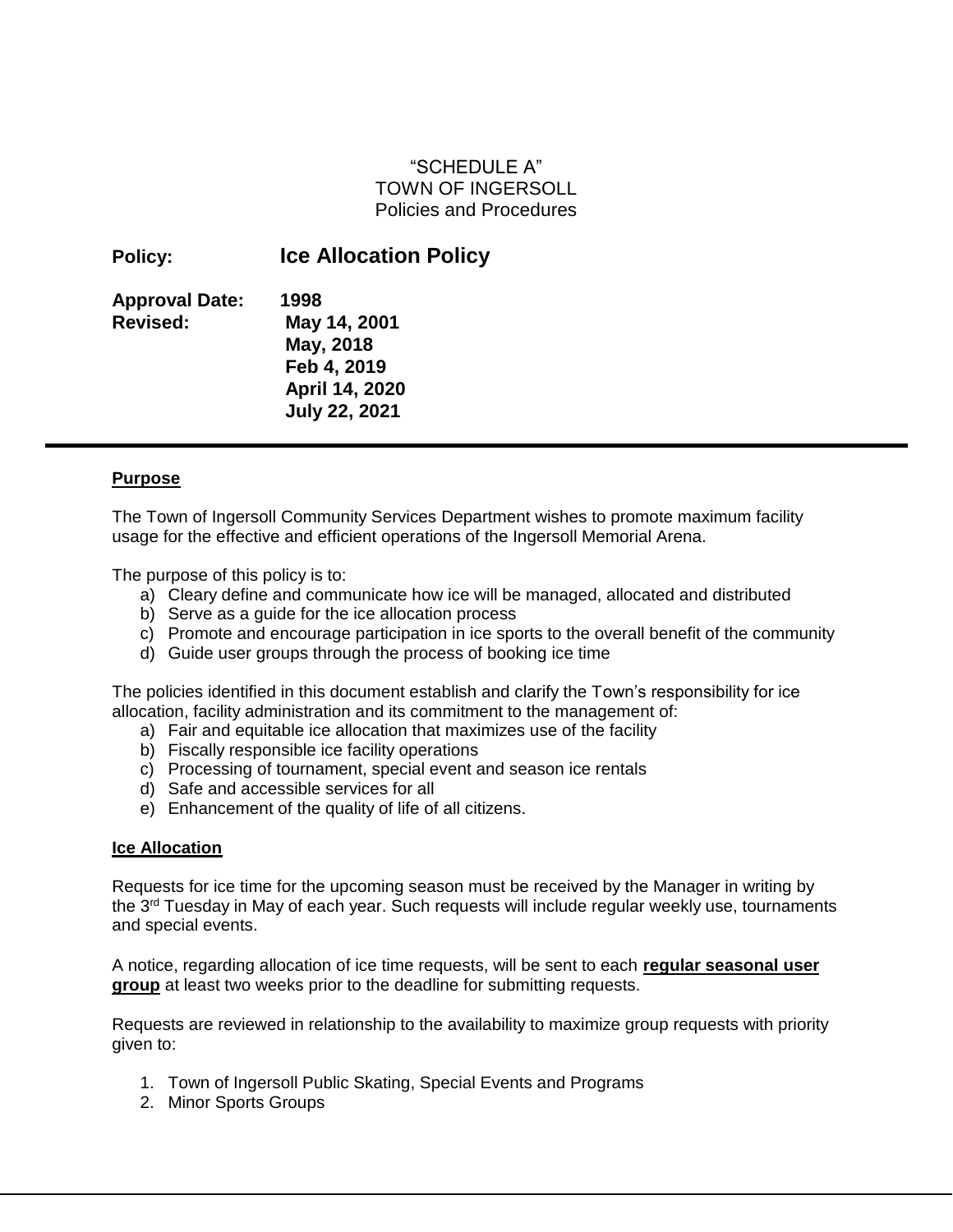- 3. Adult Sports Groups
- 4. Occasional Groups

Allocated ice can only be used for intended purpose-i.e. ice allocation for minor hockey can only be used for minor hockey games or practices. Ice time allocated to a user group must be returned if it is not going to be used by the user group. Switching of times, days, etc. with other users or sub-contracting ice **will not be permitted.** 

Valid request for change from any regular user group may not always be accommodated as requested. It is recognized that it is advantageous to maintain a reasonable amount of consistency in ice time scheduled from year to year and therefore due consideration will be given to the allocation of ice according to previous years. With that said just because a regular user may have historically had particular ice times does not mean that they own that ice time. Changes to ice allocations shall be based on significant changes to registration levels and composition or other emerging trends and needs.

Definitions:

- 1) **Minor Sports Group**: child and youth minor groups organizations primarily for children less than 19 years of age
- 2) **Adult Sports Group**: members over the age of 19 years of age which participate in adult sport leagues.
- **3) Regular User Group**: All groups/organizations/individuals renting ice on a weekly basis.
- 4) **Occasional User Group**: Rental groups which book ice occasionally. I.e. not on a regular weekly schedule.
- 5) **Town** means the Corporation of the Town of Ingersoll
- 6) **Arena** means the Ingersoll and District Memorial Centre
- 7) **Manager** means the person(s) in charge of Recreation either by contract or Town employee.

## **Ice Allocation Committee**

All regular season user groups are required to have a contact person, who will be deemed to be their Ice Convener. It is the responsibility of the convener to communicate schedule changes, cancellations, special requests or other pertinent information on behalf their group to Manager of Facility Operations. Information regarding name, address, email and phone number(s) of the group's convener must be submitted with ice requirements. Include the name, address, email and phone number(s) for billing contact if different.

- 1. An Ice Allocation Committee will be formed for the upcoming ice season consisting of the following representatives:
	- i) One member from each regular minor sport and adult sports group (Ice Convener)
	- ii) One member of Council
	- iii) Two Town Staff Director and Manager of Facility Operations

The purpose of the Committee will be to review all ices time requests and prepare a draft Master Schedule based on the Ice Allocation Policy. The representatives on the Committee will be expected not only to represent the needs of their organization, but also to represent the needs and the best interests of the entire community.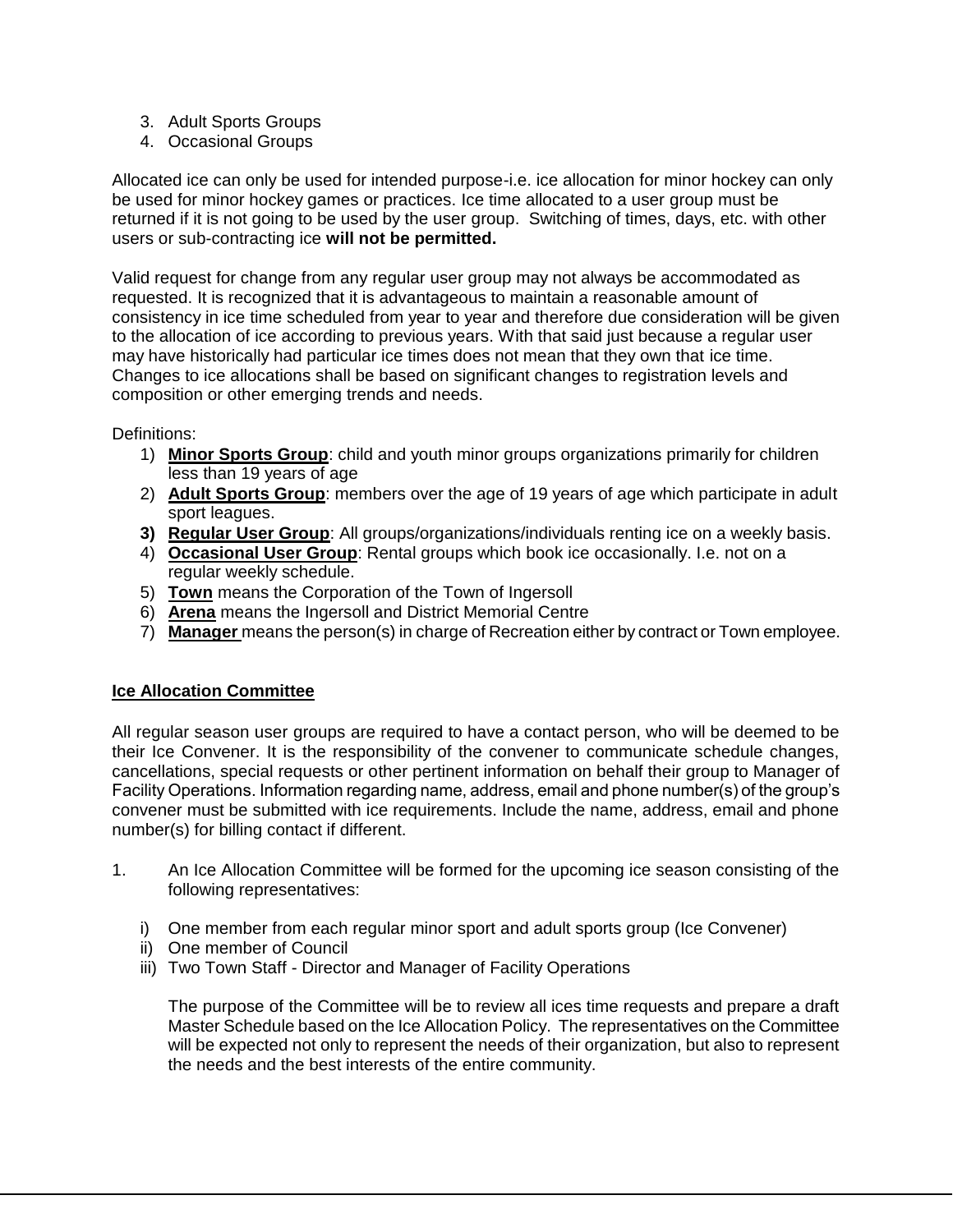- 2. Upon completion of the draft Ice Allocation Schedule, by the Committee the Community Services Department will hold a meeting of all regular user groups to review the schedule and to trade ice time if necessary.
- 3. A Master Schedule of ice allocation will be confirmed and approved by the first week of June each year, by the Manager. The Master Schedule will be sent to all Ice Conveners to share with their user groups. A copy will be left at the Arena and Victoria Park Community Centre.
- 4. It is recognized that changes to the Master Schedule may be required from time to time. Any changes will be submitted in writing or emailed to the Manager outlining the changes and the valid reason for the change. Approval of any changes will be at the sole discretion of the Manager. Temporary changes may also be necessary from time to time due to unforeseen circumstances. (I.e. Mechanical breakdown).

#### **Facility Contracts**

All regular user groups will be issued facility contracts for all ice time booked. Read through the dates and times on your contract carefully- if ice time is not on your contract it is not booked. In the event changes are made, an amendment to the contract will be made. We require a signed contract returned to the Ingersoll Arena at the start of each season.

#### **Cancellation of Ice Time**

**Regular user groups** must provide at least one week (7 days) email written cancellation notice. Cancellation notice must be emailed to the Manager of Facility Operations (joe.sym@ingersoll.ca) by each user group's ice convener. Notice of less than 7 days will result in charges being levied for ice not re-booked at its resale value.

## **Facility Cancellations:**

The Manager may cancel any contracts or portions of contracts where:

- 1. The contract was transferred without approval of the department
- 2. The facility is not being used for the purposes set out in the request
- 3. There has been a breach of the regulations posted in the facility or set out herein
- 4. If account for ice rental is in arrears more than thirty (30) days. Any user group or individual whose account with the Arena remains past due at the time the Master Ice Schedule is confirmed for the following season, will not receive any ice allocation time for the upcoming season.
- 5. The facility requires technical or emergency repairs which cannot be performed at any other time.

\* If the manager uses the power to cancel any contracts or portion of contracts, he/she will give notice to the ice convener as soon as possible by whatever means may be available to him/her \*

## **Public Skating**

A minimum of three (3) public skating times of one or more hours will be scheduled each week of ice in the arena. Public Skating times will be posted in the arena and circulated to the general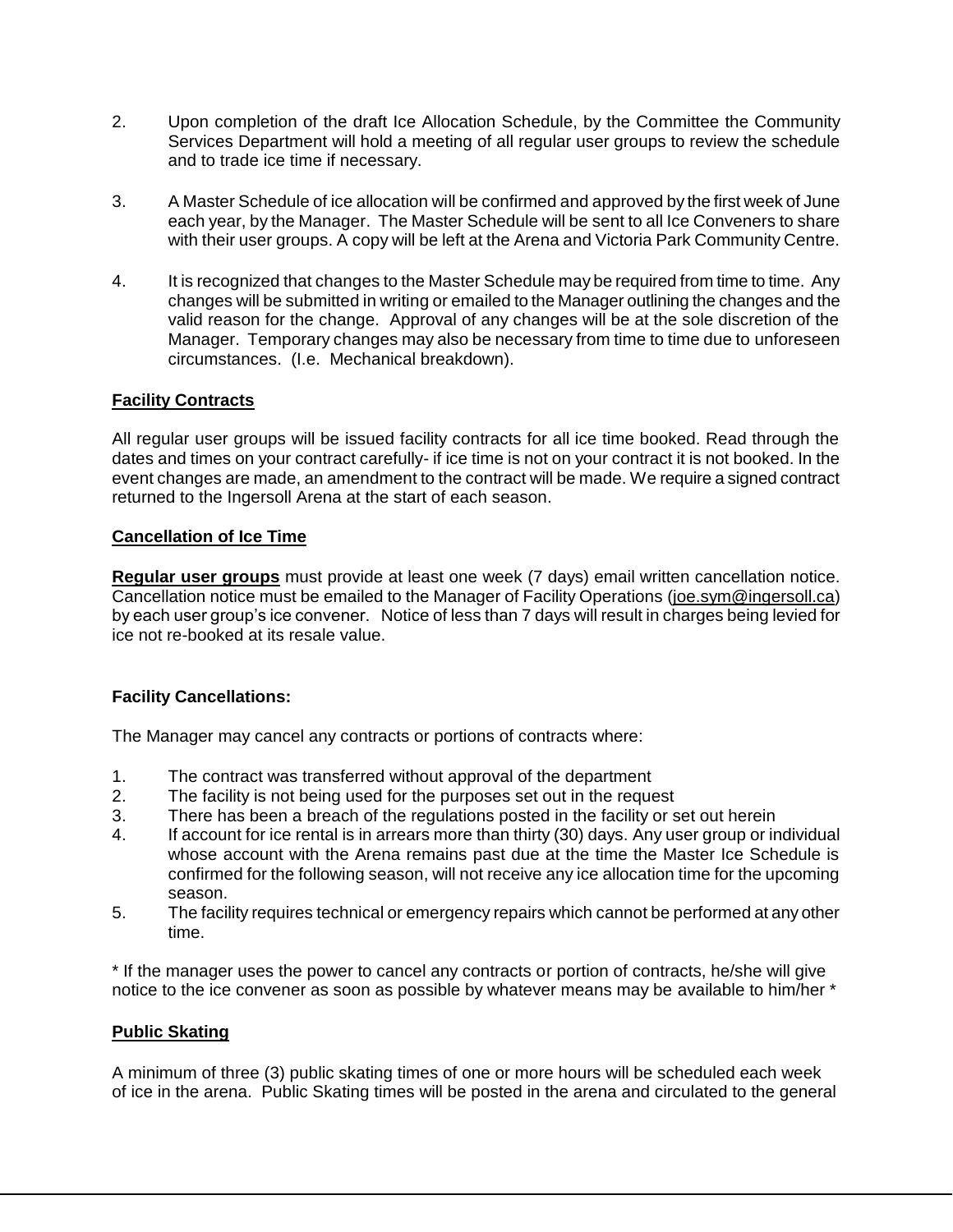public.

# **Shinny**

Tuesday Mornings from 8am-10am is reserved for Shinny Hockey

# **Huff and Puff**

Wednesday Mornings from 9am-10am is reserved for Huff and Puff Hockey

# **Adult Skate**

Tuesday & Thursday afternoon from 3pm-4pm is reserved for Adult Skate

# **Parent & Tot Skate**

Tuesday & Thursday afternoon from 2pm-3pm is reserved for Adult Skate

## **Rotary Rink Mates**

Friday Mornings from 9:30am-10:30am is reserved for Rotary Rink Mates

## **School Groups**

Must negotiate ice contract prior to start of each season which will include scheduling of games and practices around master schedule.

## **Tournaments and Special Events**

Tournament/Event Schedules are required at least 1 week prior to the event. The deadline to cancellation of booked tournament/event ice is 1 week. The contract holder will be responsible for payment of ice which cannot be re booked. If times are not cancelled prior to the deadline charges will be levied for ice at its resale value. Cancelled ice will first be offered to the seasonal user of that time.

## **New Organization or Emerging Sport**

When reasonable, the town will recognize a new ice organization or emerging ice sport and will make reasonable effort to allocate ice time to enable it to establish its programs and services in the Town. Recognition and ice allocation will occur once the conditions and criteria outlined in this policy are met and if existing users will not be adversely impacted. New organizations/programs will be accommodated only to provide unmet community needs. Where possible, the development of new programs or the expansion of groups should be encouraged to be extensions of organizations already established. (i.e creating umbrella organizations)

## **Rental Rates**

2020-2021 Season **(Proposed Rates)** All rates include HST

1) Ice Rental Rate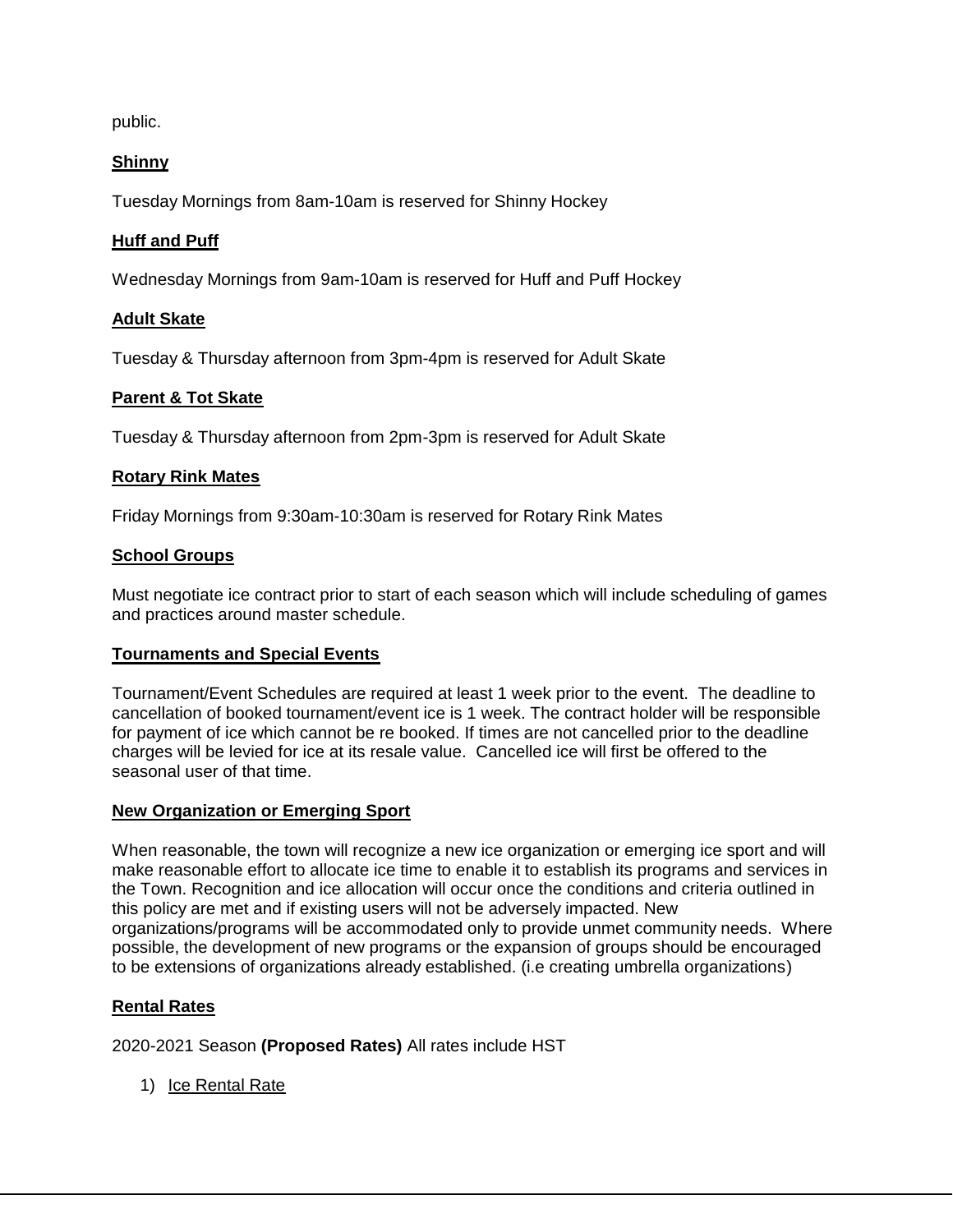Prime Time hours are 4pm-11pm Monday to Friday. Weekends and Holidays are 7am-11pm

a) Adult Sports

Prime Time- \$185.00 per hour Non-Prime Time- \$ 125.00 per hour

b) Minor Sports

Prime Time- \$142.00 per hour Non-Prime Time- \$95.00 per hour

\*Each Rental Hour Includes (10) minutes for preparation and cleaning of ice\*

- 2) Auditorium Rental Rate
	- \$47 per hour.
	- \$500 per day Friday-Saturday
	- \$250 per day Sunday-Thursday

\* Minor & Adult Nonprofit community groups- 50% discount of current rate.

- 3) Arena Floor(Summer)
	- \$850 per day Friday to Saturday
	- \$575 per day Sunday to Thursday

## **Payment**

- a) Regular Users- will be invoiced monthly for their scheduled ice time. Invoices are mailed after each month. I.E Invoice for September's Ice will be mailed out in October etc.
- b) Occasional Users- booking must be made in person, by phone or email. Payment is due to the arena office prior to going on the ice. If ice is not paid in full, permission to go on the ice will not be granted.

#### **Standard Hours of Operation/Season**

- a) Season First week of September to the end of March. (subject to change based on usage)
- b) Hours 7 days a week from 6:30am to Midnight

The opening of the arena on statutory holidays when it is normally closed or opening beyond the established operating hours and season will only be considered if the applicant agrees to pay for the full operations costs for such an opening and pending the availability of staff. Application does not guarantee approval. All ice will be billed at prime time rate.

#### **Dressing Rooms**

Dressing rooms will be assigned by the operator on duty and will be posted on the monitor as you enter rink. Keys for each room are given out by the operator and must be returned promptly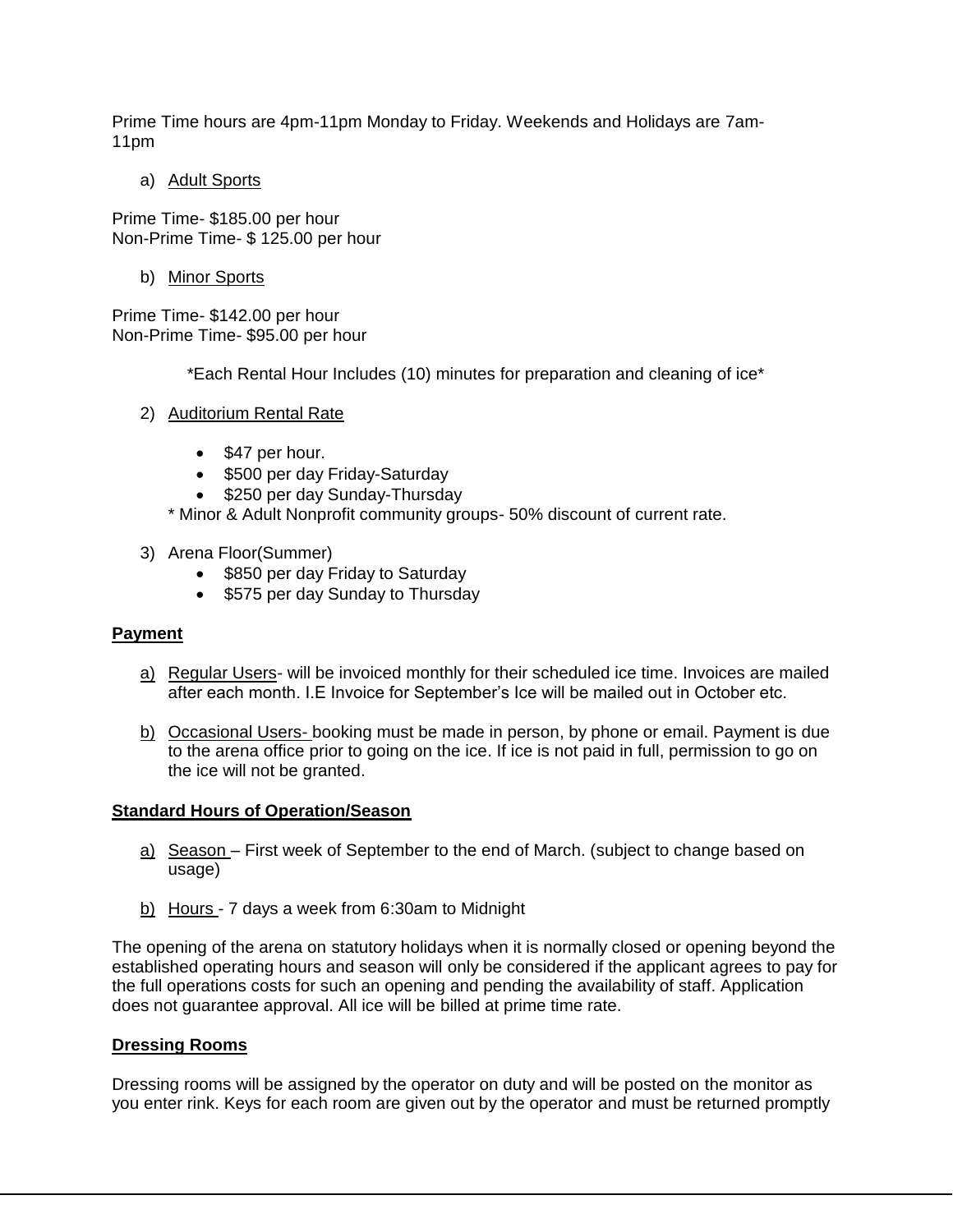after use. Dressing rooms may be accessed 30 minutes prior to your ice time and they must be vacated 30 mins after your ice time. In the event dressing rooms are left in an unacceptable state, charges will be applied to the contract.

Repair of replacement for any and all damages will be the responsibility of the contract holder.

The Town of Ingersoll is not responsible for any lost or stolen items whether from a dressing or elsewhere in the facility. It is the responsibility of the groups/organizations/individuals to get a key for their assigned room and ensure that the dressing room door is locked or supervised while they are on the ice.

#### **Ice Flood Schedules**

All ice booked consists of a 50minute hour with the remaining 10 minutes for ice resurfacing. The Town requires that all regular user groups supply ice use and flood requirements to the Manager before the start of each season.

## **Curfew Ice**

It is the responsibility of the time keeper to buzz off curfew games as listed on the game sheet. Failure to buzz off curfew games will not be tolerated and will result in contract holder being charged for extra ice. If curfew games are not buzzed off accordingly, operator on duty will blow the game dead to maintain effective and efficient operations of the ice schedule.

#### **Warm-ups and Training Room**

To ensure the safety of patrons, warm-ups and off-ice training must not be performed in hallways, stairwells or corridors. Minor Sports groups will be given the option of renting the auditorium on a regular basis at a price set in the Fees and Rates Bylaw. This rate will be solely used for warm up time, and not for team meetings, meals, parties etc.

#### **Alcohol and Smoking**

Alcoholic beverages are not permitted on the premises without a special occasion permit. The Town of Ingersoll has a Municipal Alcohol Policy with a zero tolerance for alcohol consumption without proper permits. Non- compliance will result in police being notified, ice time being suspended and immediate loss of the dressing room.

Effective May 31<sup>st</sup> 2006, The Smoke Free Ontario Act was enacted. Smoking is prohibited within 20 metres of all arena entrances.

#### **Insurance**

All user groups must provide proof of insurance (minimum \$5 million dollar Commercial General Liability or Homeowners Liability) listing the Town as an additional insured or pay for Facility User Group Insurance provided and administered through Frank Cowan Insurance, The Town of Ingersoll's insurance provider. This Facility User Group Insurance is an added cost in addition to the ice rental fee. Please note that the Facility User Group Insurance would not be available to any organized sports teams or leagues or for any contact sports.